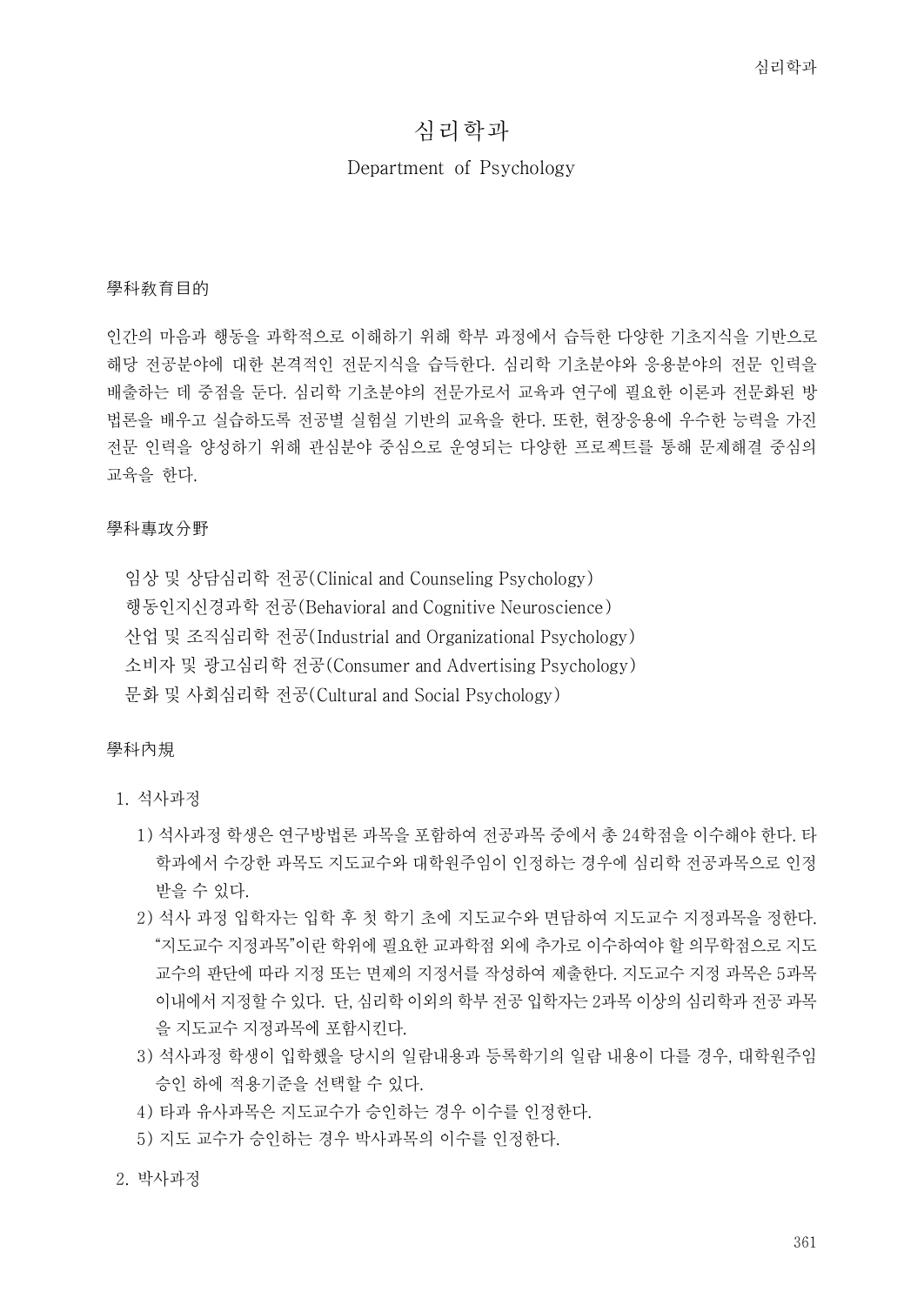- 1) 박사과정 학생은 총 36학점을 이수해야 한다. 36학점 중에 주전공과목이 18학점 이상이어야 한 다. 타 학과에서 수강한 과목도 지도교수와 대학원주임이 인정하는 경우에 심리학 전공과목으로 인정받을 수 있다.
- 2) 박사학위 청구 논문 제출 이전에 국제저명학술지(SCI/SSCI혹은 이에 준하는 학술지), 한국연 구재단 등재지 및 등재후보지에 2편 이상의 논문을 게재하고 그중 한 편은 주저자 혹은 교신저자 로 게재하여야 한다.
- 3) 타 전공 출신의 박사과정 학생의 지도교수 지정과목은 석사에 준하여 시행한다.
- 4) 박사과정 학생이 입학했을 당시의 일람 내용과 등록학기의 일람내용이 다를 경우, 대학원주임 승인 하에 적용기준을 선택할 수 있다.
- 5) 타과 유사과목은 지도교수가 승인하는 경우 이수를 인정한다.
- 6) 지도 교수가 승인하는 경우 석사과목의 이수를 인정한다.
- 3. 석・박사 통합과정
	- 1) 석・박사 통합과정 학생은 총 54학점 이상을 취득하여야 한다. 지도교수와 대학원주임이 승인하 는 경우에 타 학과에서 수강한 과목도 전공과목으로 인정받을 수 있다.
	- 2) 석・박사 통합과정의 졸업충족 요건은 박사과정과 동일하며, 지도교수 지정 과목은 석사에 준하 - 여 시행한다.<br>3) 일반 석사과정 입학생은 대학원주임 승인 하에 석·박사 통합과정으로 변경이 가능하다.
	-
	- 4) 석・박사 통합 과정에 선발된 학생은 석사학위 신청 논문 제출 없이 학업을 계속하여 박사학위 청 구 시에만 논문을 제출한다. 단, 통합 과정에 선발된 후 박사학위 취득을 포기할 시에는 석사학위 취득 요건을 갖춘 학생에 한하여 석사학위 논문을 제출한 후 논문심사를 거쳐 석사학위를 수여 할 수 있다.
	- 5) 석・박사 통합과정 학생이 입학했을 당시의 일람내용과 등록학기의 일람내용이 다를 경우 대학 원주임 승인 하에 적용기준을 선택할 수 있다.
	- 6) 타과 유사과목은 지도교수가 승인하는 경우 이수를 인정한다.
	- 7) 98aya .

#### 綜合試驗

- 1. 석사과정 : 전공 시험 과목 중 택2하여 (각 100점) 시행한다.<br>1) 전공분야별 전공 시험과목은 아래와 같다.<br>① 임상 및 상담심리학 전공 : 정신병리, 심리치료와 고급상담이론,
	- -
		- ② 행동인지 신경과학전공 : 인지신경과학원론, 고급인지심리학, 고급생물심리학, 고급학습심리학
		- ③ 산업 및 조직심리학 전공 : 산업심리학, 조직심리학
		- ④ 소비자 및 광고심리학 전공 : 소비자심리학, 광고심리학, 소비자심리연구법
		- ⑤ 문화 및 사회심리학 전공 : 문화심리학, 사회심리학
- 2. 박사과정 : 박사과정 학생의 종합시험은 다음과 같은 방식으로 구성된다.
	- 1) 박사과정 혹은 통합과정 학생은 입학 4학기 이후 지도 교수 포함 2인 이상의 교수로 구성된 심사 위원회를 구성한다. 종합시험은 구술평가와 지필 평가로 이루어지며 구체적인 평가 방식은 심사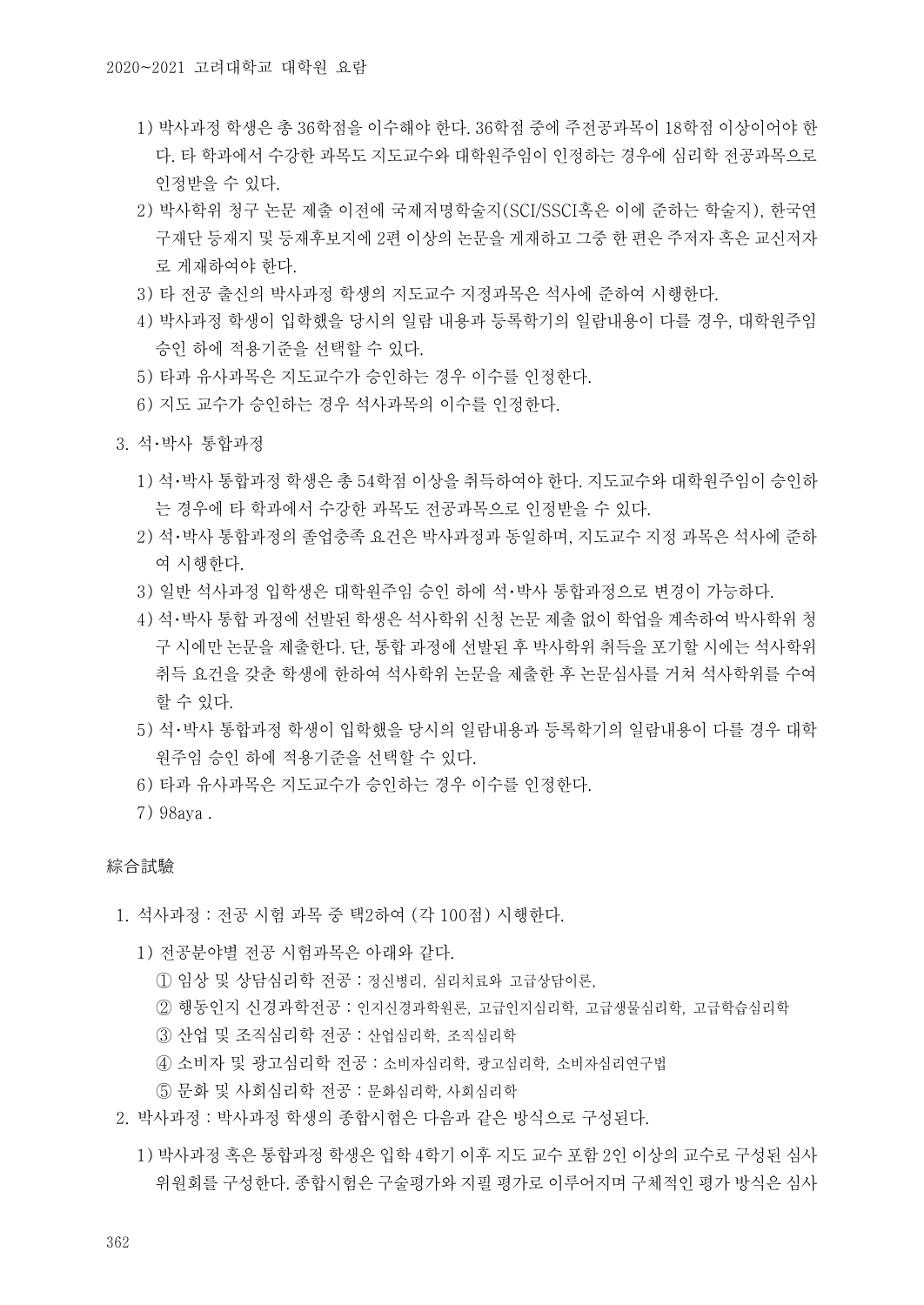위원회에 의해 결정되도록 한다. 지도교수는 소정 양식의 심사결과서를 작성하여 제출한다. 심 사결과서는 구술 평가 제목 및 일시, 지필 평가 내용 및 일시, 총평 및 등급을 포함한다. 본 종합 시험 양식은 2014년 1학기 입학생부터 적용되며, 그 이전 입학생은 대학원 주임 승인 시 입학 당 시 일람 내용에 의거한 종합시험 양식을 선택할 수 있다.

2) 임상 및 상담 심리학 전공에 한하여, 위 1)의 방식 혹은 지필 시험을 실시하는 방식 중 택 1 할 수 있다. 지필 시험 과목은 다음과 같다: 고급심리진단, 고급정신병리, 고급심리치료, 고급성격심리

|                | 이수     |                                      | 학수번호 |                 | 교과목명                                                                                | 학점   |
|----------------|--------|--------------------------------------|------|-----------------|-------------------------------------------------------------------------------------|------|
|                | 구분     |                                      |      |                 |                                                                                     | (시간) |
| 기초<br>공통<br>과목 |        | 연구                                   |      | PSY 1001        | 고급심리통계 (Advanced Psychological Statistics)                                          | 3(3) |
|                |        | 방법                                   |      | PSY 1002        | 고급실험설계법 (Advanced Experimental Design)                                              | 3(3) |
|                |        | 론                                    |      | PSY 1004        | 다변량분석 (Multivariate Analysis)                                                       | 3(3) |
|                |        | 공통                                   |      | <b>PSY 1104</b> | 마음뇌 심리과학 경력개발 입문 (Professional Issues in Mind,<br>Brain, and Psychological Science) | 3(3) |
|                |        | 과목                                   |      | PSY 1105        | 융합심리학 현장중심연구 I (Field Studies in Psychology I)                                      | 3(3) |
|                |        |                                      |      | PSY 1106        | 융합심리학 현장중심연구 II (Field Studies in Psychology II)                                    | 3(3) |
|                |        | 문<br>화<br>및<br>사<br>회<br>심<br>리<br>학 |      | PSY 2102        | 응용사회심리학 (Applied Social Psychology)                                                 | 3(3) |
|                |        |                                      |      | <b>PSY 2103</b> | 문화심리학 (Cultural Psychology)                                                         | 3(3) |
|                |        |                                      |      | PSY 2104        | 사회인지론 (Social Cognition)                                                            | 3(3) |
|                |        |                                      |      | PSY 2106        | 비교문화심리학 (Cross-Cultural Psychology)                                                 | 3(3) |
|                |        |                                      |      | PSY 2107        | 지역사회심리학 (Community Psychology)                                                      | 3(3) |
|                |        |                                      |      | PSY 2111        | 성숙한삶과심리학 (Positive Psychology)                                                      | 3(3) |
|                |        |                                      |      | PSY 2113        | 사회심리학 (Social Psychology)                                                           | 3(3) |
|                |        |                                      |      | PSY 2116        | 고급발달심리학(Advanced Psychology of Development)                                         | 3(3) |
| 전<br>공         | 석<br>사 |                                      |      | PSY 2118        | 범죄심리학 (Psychology of Crime)                                                         | 3(3) |
| 과              | 과      |                                      |      | PSY 2123        | 자기와 동기 (Self and Motivation)                                                        | 3(3) |
| 목              | 정      |                                      |      | PSY 2124        | 성격과 사회적 행동 (Personality and Social Behavior)                                        | 3(3) |
|                |        |                                      |      | PSY 2125        | 대인관계 심리학 (Interpersonal Relationships)                                              | 3(3) |
|                |        | 산<br>업<br>및<br>圣<br>직<br>심<br>리      |      | PSY 3101        | 역량모델링 (Competency Modeling)                                                         | 3(3) |
|                |        |                                      |      | PSY 3102        | 보상관리의심리학 (Compensation)                                                             | 3(3) |
|                |        |                                      |      | PSY 3103        | 경력개발 (Career Development)                                                           | 3(3) |
|                |        |                                      |      | PSY 3104        | 산업현장실습 (Practicum in Industrial Field)                                              | 3(3) |
|                |        |                                      |      | PSY 3105        | 심리검사와 인사선발 (Psychology Test and Personnel Selection)                                | 3(3) |
|                |        | 화                                    |      | PSY 3106        | 조직심리학총론 (Advanced Organizational Psychology)                                        | 3(3) |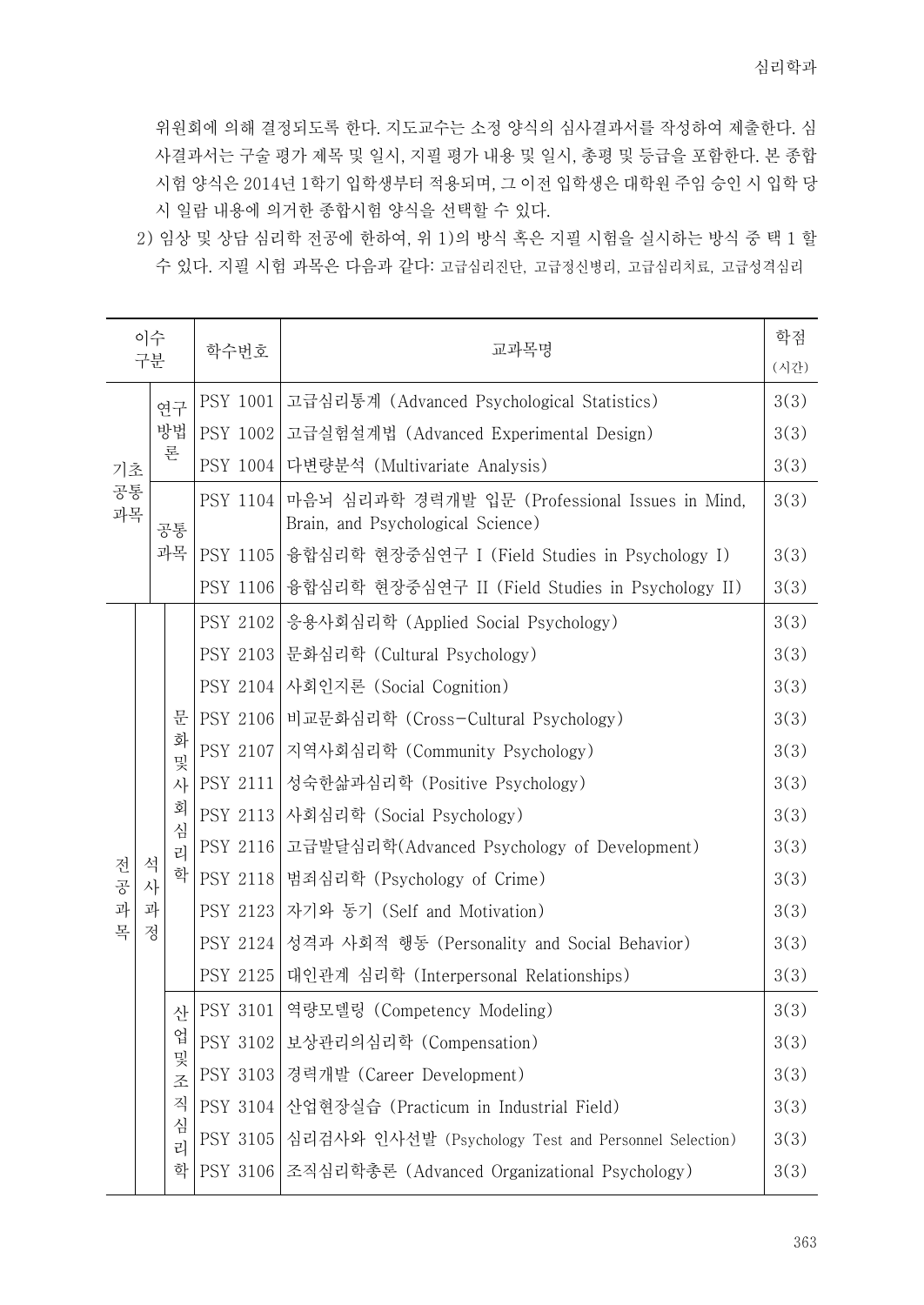|        | <b>PSY 3107</b> | 인사심리학총론 (Advanced Personnel Psychology)                                        | 3(3) |
|--------|-----------------|--------------------------------------------------------------------------------|------|
|        | <b>PSY 3108</b> | 직무동기 (Job Motivation)                                                          | 3(3) |
|        | PSY 3118        | 직무스트레스 (Work Stress)                                                           | 3(3) |
|        | <b>PSY 3119</b> | 조직 행동과 성과 (Organizational Behavior and Outcome)                                | 3(3) |
|        | PSY 3120        | 고급측정이론 (Advanced Psychometrics)                                                | 3(3) |
|        | PSY 3121        | 작업 팀의 수행 (Team Performance)                                                    | 3(3) |
|        | PSY 3122        | 심리검사제작법 (Method of Test Construction)                                          | 3(3) |
|        | PSY 4115        | 인지신경과학 원론 I (Principles of Cognitive Neuroscience I)                           | 3(3) |
|        | PSY 4116        | 인지신경과학 원론 II (Principles of Cognitive Neuroscience II)                         | 3(3) |
|        | PSY 4117        | 응용인지신경과학 (Applied Cognitive Neuroscience)                                      | 3(3) |
|        | PSY 4118        | 인지신경과학 연구방법 (Research Methods in Cognitive Neuroscience)                       | 3(3) |
|        | PSY 4119        | 고급생물심리학 (Advanced Biopsychology)                                               | 3(3) |
|        | PSY 4120        | 고급학습심리학 (Advanced Learning Theory)                                             | 3(3) |
|        | PSY 4121        | 정신약물학 (Psychopharmacology)                                                     | 3(3) |
|        | <b>PSY 4122</b> | 신경해부학 (Neuroanatomy)                                                           | 3(3) |
|        | PSY 4123        | 행동신경과학방법론 (Methods in Behavioral Neuroscience)                                 | 3(3) |
|        | PSY 4124        | 동물행동측정및분석 (Assessment and Analysis of Animal Behavior)                         | 3(3) |
| 행<br>동 | PSY 4125        | 행동유전학 (Behavioral Genetics)                                                    | 3(3) |
| $Q$ ]  | PSY 4126        | 임상신경과학 (Clinical Neuroscience)                                                 | 3(3) |
| 지      | PSY 4128        | 신경심리학 (Neuropsychology)                                                        | 3(3) |
| 신<br>경 | PSY 4129        | 응용뇌전도학 (Applied Electroencephalography)                                        | 3(3) |
| 과      | PSY 4130        | 언어획득 (Language Acquisition)                                                    | 3(3) |
| 학      | PSY 4131        | 외국어정보처리 (Mental Processes of Foreign Language<br>Comprehension and Production) | 3(3) |
|        |                 | PSY 4132 뇌영상분석기법 (Neuroimaging Analysis Technique)                             | 3(3) |
|        |                 | PSY 4133 고급인지심리학 (Advanced Cognitive Psychology)                               | 3(3) |
|        | PSY 4134        | 감각및지각 (Sensation and Perception)                                               | 3(3) |
|        | PSY 4135        | 운동통제의심리학 (Psychology of Decision Making)                                       | 3(3) |
|        | PSY 4136        | 음성언어정보처리 (Spoken Language Processing)                                          | 3(3) |
|        | PSY 4137        | 의사결정심리학 (Psychology of Decision Making)                                        | 3(3) |
|        |                 | PSY 4138 주의이론 (Theories of Attention)                                          | 3(3) |
|        | PSY 4139        | 언어심리학 (Psychology of Language)                                                 | 3(3) |
|        |                 |                                                                                |      |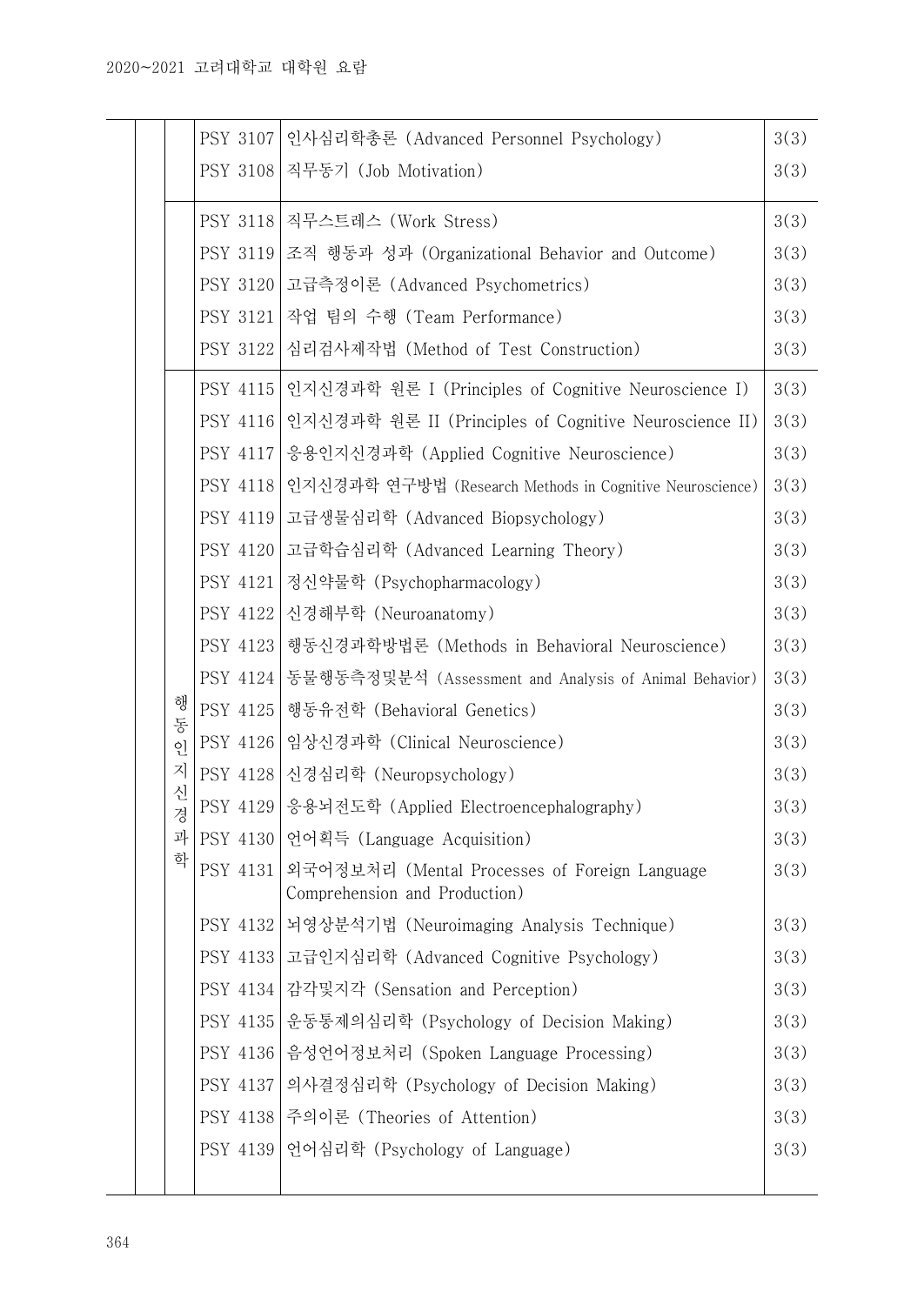|        | PSY 4140        | 정서와인지 (Emotion and Cognition)                                                      | 3(3) |
|--------|-----------------|------------------------------------------------------------------------------------|------|
|        | PSY 4141        | 시각신경과학 (Visual Neuroscience)                                                       | 3(3) |
|        | PSY 4142        | 신경경제학 (Neuroeconomics)                                                             | 3(3) |
|        | PSY 4143        | 사회신경과학 (Social Neuroscience)                                                       | 3(3) |
|        | <b>PSY 4144</b> | 지각심리학세미나 (Seminar in Perception)                                                   | 3(3) |
|        | <b>PSY 5101</b> | 소비자심리학세미나 I (Seminar in Consumer Psychology I)                                     | 3(3) |
|        | PSY 5106        | 여가소비이론 (Leisure Consumption Theory)                                                | 3(3) |
| 소      | PSY 5107        | 소비자심리와마케팅 (Consumer Psychology and Marketing)                                      | 3(3) |
| 비      | PSY 5109        | 광고심리학세미나 I (Seminar in Advertising Psychology I)                                   | 3(3) |
| 자<br>및 | PSY 5110        | 광고와설득커뮤니케이션 (Advertising and Persuasive Communication)                             | 3(3) |
| 광      | <b>PSY 5111</b> | Neuro-Marketing과소비심리 (Neuro-Marketing and Consumer Psychology)                     | 3(3) |
| 고      | <b>PSY 5116</b> | 소비자트랜드분석실습 (Practice in Consumer Trend Analysis)                                   | 3(3) |
| 심<br>리 | <b>PSY 5118</b> | 소비자심리연구법 I (Method in Consumer Psychology I)                                       | 3(3) |
| 학      | PSY 5120        | 소비심리의 질적분석실습 (Practice in Qualitative Research<br>Methods for Consumer Psychology) | 3(3) |
|        | <b>PSY 5122</b> | 광고효과측정이론과실습 (Theory and Practice in Measuring<br>Advertising Effectiveness)        | 3(3) |
|        | <b>PSY 7101</b> | 임상및상담심리학연구 I (Research in Clinical and Counseling I)                               | 3(3) |
|        | PSY 7302        | 심리평가 (Psychological Assessment)                                                    | 3(3) |
|        | PSY 7310        | 인지치료 (Cognitive Therapy)                                                           | 3(3) |
|        | PSY 7314        | 진로상담 (Career Counseling)                                                           | 3(3) |
|        | PSY 7315        | 심리진단 (Psychodiagnosis)                                                             | 3(3) |
| 임      | <b>PSY 7317</b> | 신경심리평가 (Neuropsychological Assessment)                                             | 3(3) |
| 상<br>및 | <b>PSY 7318</b> | 투사검사 (Projective Assessment)                                                       | 3(3) |
| 상      | PSY 7319        | 발달정신병리학 (Developmental Psychopathology)                                            | 3(3) |
| 담<br>심 | PSY 7320        | 정신병리학 (Psychopathology)                                                            | 3(3) |
| 리      | PSY 7321        | 집단치료 (Group Therapy)                                                               | 3(3) |
| 학      | PSY 7322        | 심리치료와 고급상담이론 (Psychotherapy and Advanced<br>Counseling Theory)                     | 3(3) |
|        | PSY 7323        | 건강심리학 (Health Psychology)                                                          | 3(3) |
|        | PSY 7324        | 고급성격심리학 (Advanced Personality Psychology)                                          | 3(3) |
|        | PSY 7325        | 임상현장실습 I (Practicum in Clinical Psychology I)                                      | 3(3) |
|        | PSY 7326        | 임상현장실습 II (Practicum in Clinical Psychology II)                                    | 3(3) |
|        | PSY 2211        | 사회적지각과판단 (Social Perception and Judgement)                                         | 3(3) |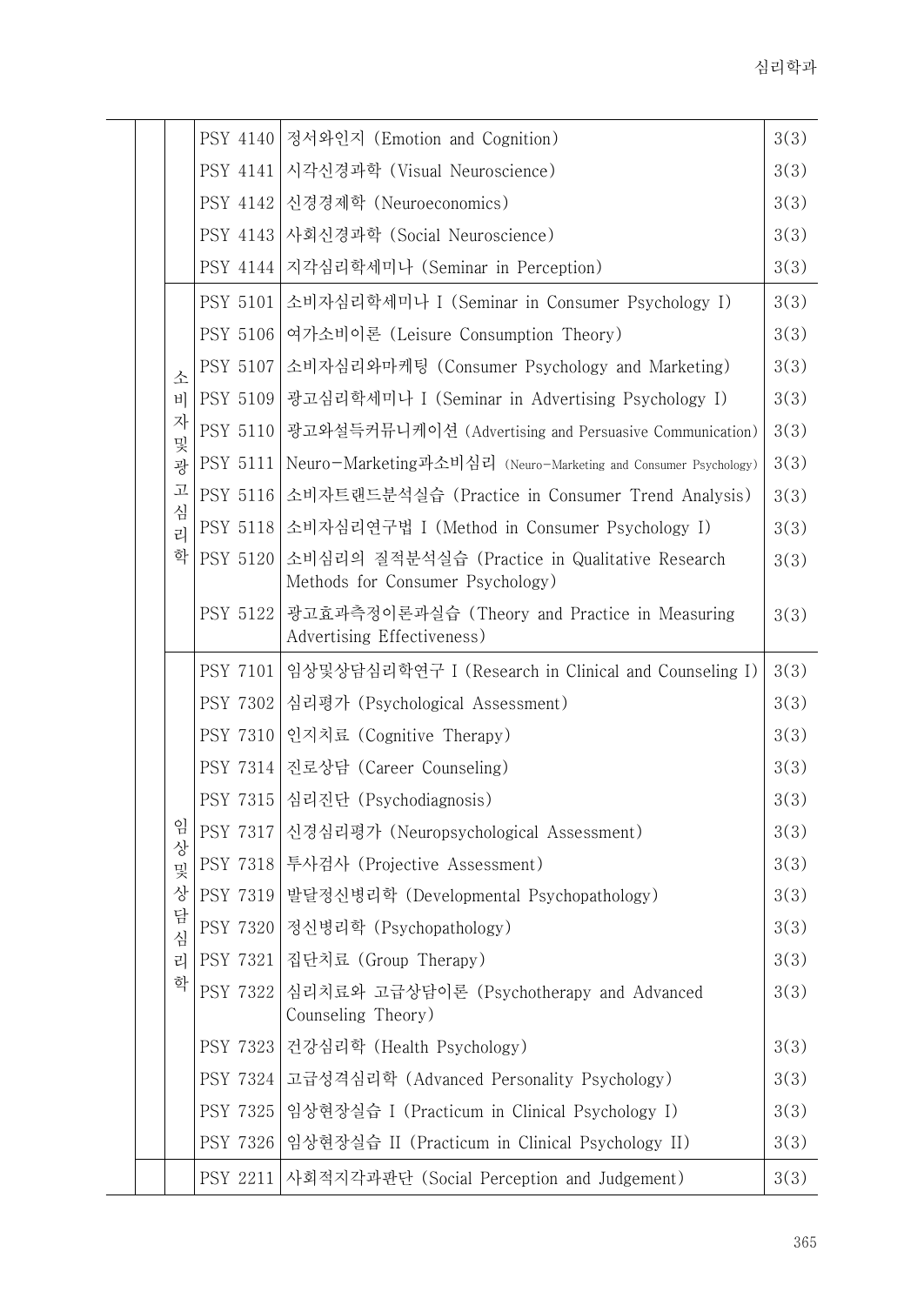|        |                                      | PSY 2212 | 고급응용사회심리학 (Advanced Applied Social Psychology)      | 3(3) |
|--------|--------------------------------------|----------|-----------------------------------------------------|------|
|        |                                      | PSY 2213 | 고급문화심리세미나 (Seminar in Advanced Cultural Psychology) | 3(3) |
|        |                                      |          |                                                     |      |
|        | 문<br>화<br>및<br>사<br>회<br>심<br>리<br>학 | PSY 2214 | 문화와성격 (Culture and Personality)                     | 3(3) |
|        |                                      | PSY 2215 | 동양심리학 (Asian-Korean Psychology)                     | 3(3) |
|        |                                      | PSY 2216 | 종교심리학 (Psychology of Religion)                      | 3(3) |
|        |                                      | PSY 2217 | 통일심리학 (Reunification and Psychology)                | 3(3) |
|        |                                      | PSY 2218 | 법심리학 (Psychology and Law)                           | 3(3) |
|        | 산<br>업<br>및                          | PSY 3201 | 경영심리연습 (Seminar in Managerial Psychology)           | 3(3) |
|        |                                      | PSY 3202 | 인사심리연습 (Seminar in Personnel Psychology)            | 3(3) |
|        |                                      | PSY 3203 | 조직심리연습 (Seminar in Organizational Psychology)       | 3(3) |
|        |                                      | PSY 3205 | 전략적인사관리 (Strategic Human Resources Management)      | 3(3) |
|        |                                      | PSY 3206 | 조직행동분석 (Organizational Behavior Analysis)           | 3(3) |
|        | 조<br>직                               | PSY 3210 | 조직커뮤니케이션 (Organizational Communication)             | 3(3) |
|        | 심<br>리<br>학                          | PSY 3212 | 어세스먼트센터 (Assessment Center)                         | 3(3) |
|        |                                      | PSY 3215 | 고급인사선발론 (Advanced Personnel Selection)              | 3(3) |
| 박      |                                      | PSY 3216 | 고급심리검사이론 (Advanced Test Theory)                     | 3(3) |
| 사<br>과 |                                      | PSY 3217 | 조직혁신과 수행 (Organizational Innovation)                | 3(3) |
| 정      |                                      | PSY 3219 | 정보보호의 심리학(Psychology of Information Security)       | 3(3) |
|        |                                      | PSY 4209 | 뇌연구기기론 (Instrumentation in Brain Research)          | 3(3) |
|        | 행<br>동<br>인<br>지<br>신<br>경<br>과<br>학 | PSY 4210 | 분자신경생물학 (Molecular Neurobiology)                    | 3(3) |
|        |                                      | PSY 4215 | 언어학습과뇌의변화 (Language Learning And Brain Plasticity)  | 3(3) |
|        |                                      | PSY 4216 | 계산주의인지신경과학 (Computational Cognitive Neuroscience)   | 3(3) |
|        |                                      | PSY 4217 | 인지신경과학세미나 (Seminar in Cognitive Neuroscience)       | 3(3) |
|        |                                      | PSY 4218 | 행동신경과학세미나 (Seminar in Behavioral Neuroscience)      | 3(3) |
|        |                                      | PSY 4219 | 신경언어심리학 (Neuropsycholinguistics)                    | 3(3) |
|        |                                      | PSY 4220 | 주의의신경기제 (Neural Mechanism of Attention)             | 3(3) |
|        |                                      | PSY 4221 | 반응선택과신경기제 (Neural Mechanism of Response Selection)  | 3(3) |
|        |                                      | PSY 4222 | 응용심리방법론 (Research Methods in Applied Psychology)    | 3(3) |
|        | 소<br>비<br>자                          | PSY 5201 | 소비자의사결정론 (Consumer Decision Making)                 | 3(3) |
|        |                                      | PSY 5203 | 환경과소비문화 (Environment and Consumption Culture)       | 3(3) |
|        | 및<br>광                               | PSY 5208 | 광고심리학세미나 II (Seminar in Advertising Psychology II)  | 3(3) |
|        |                                      |          |                                                     |      |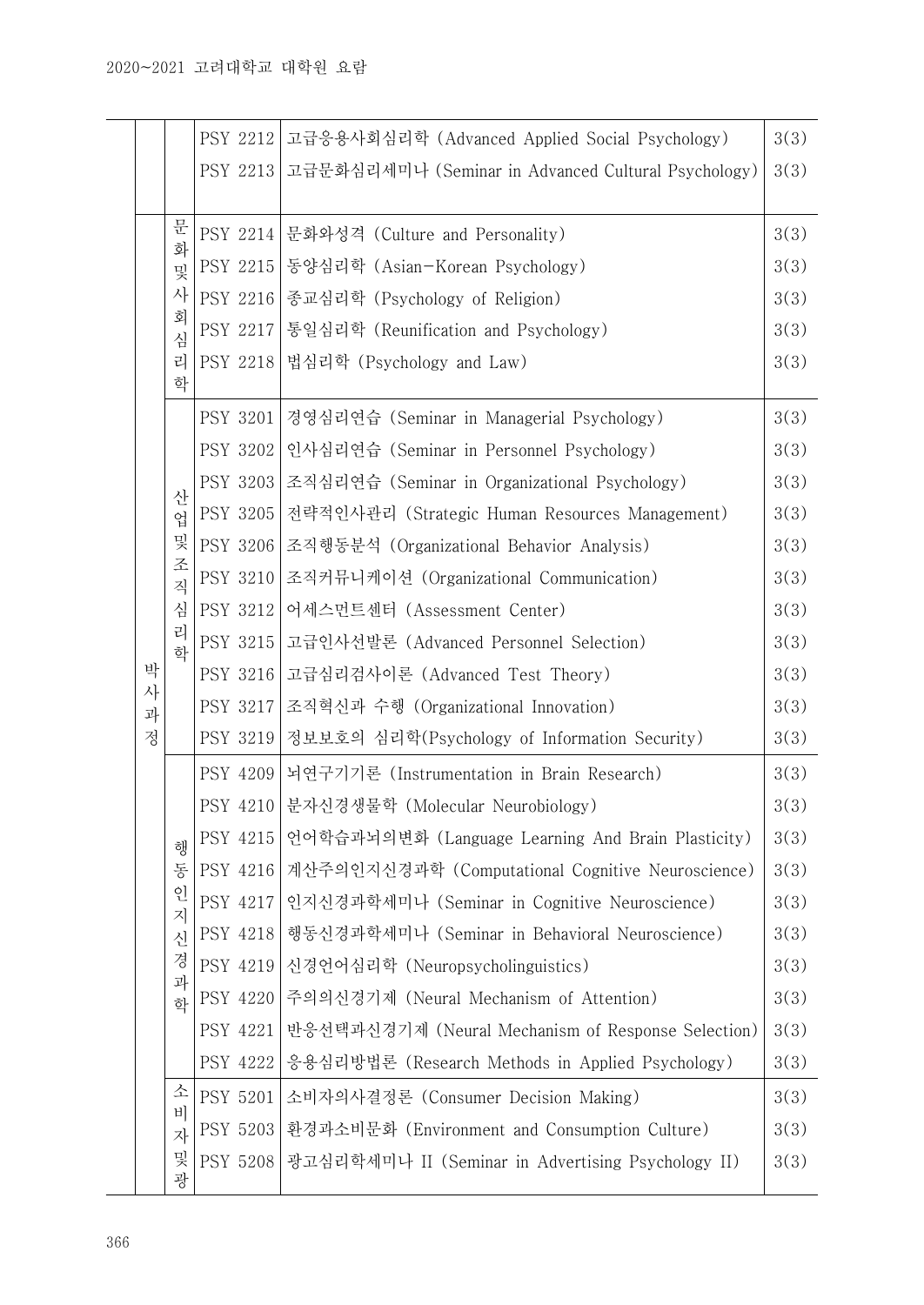| 고      | <b>PSY 5210</b> | 소비자심리학세미나 II (Seminar in Consumer Psychology II)                                 | 3(3) |
|--------|-----------------|----------------------------------------------------------------------------------|------|
| 심<br>리 | <b>PSY 5211</b> | 소비자심리연구법 II (Method in Consumer Psychology II)                                   | 3(3) |
| 화      | <b>PSY 5214</b> | 디자인과구매행동 (Design and Purchase Behavior)                                          | 3(3) |
|        | PSY 5215        | 디지털미디어와 소비행동 (Digital Media and Consumer Behavior)                               | 3(3) |
|        | <b>PSY 7217</b> | 인지장애세미나 (Seminars in Cognitive Disorders)                                        | 3(3) |
|        | <b>PSY 7218</b> | 정서장애세미나 (Seminars in Affective Disorders)                                        | 3(3) |
|        | <b>PSY 7219</b> | 임상척도개발세미나 (Seminars in Development and Validation of<br>Clinical Measures)       | 3(3) |
|        | <b>PSY 7220</b> | 융합 연구 세미나 (Seminars in Multidisciplinary Studies of<br>Mind, Brain, an Behavior) | 3(3) |
|        | PSY 7221        | 성격장애세미나 (Seminars in Personality Disorders)                                      | 3(3) |
| 임      | PSY 7222        | 수퍼비젼세미나 (Seminars in Supervision)                                                | 3(3) |
| 상<br>및 | PSY 7223        | 집단치료세미나 (Seminars in Group Therapy)                                              | 3(3) |
| 상<br>담 | PSY 7224        | 임상및상담심리학연구 II (Research in Clinical and Counseling<br>Psychology II)             | 3(3) |
| 심<br>리 | PSY 7225        | 임상심리연구방법론 (Methodology in Clinical Psychology)                                   | 3(3) |
| 하      | PSY 7226        | 심리치료특강 (Special Topics in Psychotherapy)                                         | 3(3) |
|        | <b>PSY 7227</b> | 상담심리학특강 (Special Topics in Counseling Psychology)                                | 3(3) |
|        | PSY 7228        | 고급임상상담실습 I (Advanced Clinical and Counseling<br>Practicum I)                     | 3(3) |
|        | <b>PSY 7229</b> | 고급임상상담실습 II (Advanced Clinical and Counseling<br>Practicum I)                    | 3(3) |
|        |                 | PSY 7230   고급현장실습 I (Advanced Field Practicum I)                                 | 3(3) |
|        | PSY 7231        | 고급현장실습 II (Advanced Field Practicum I)                                           | 3(3) |